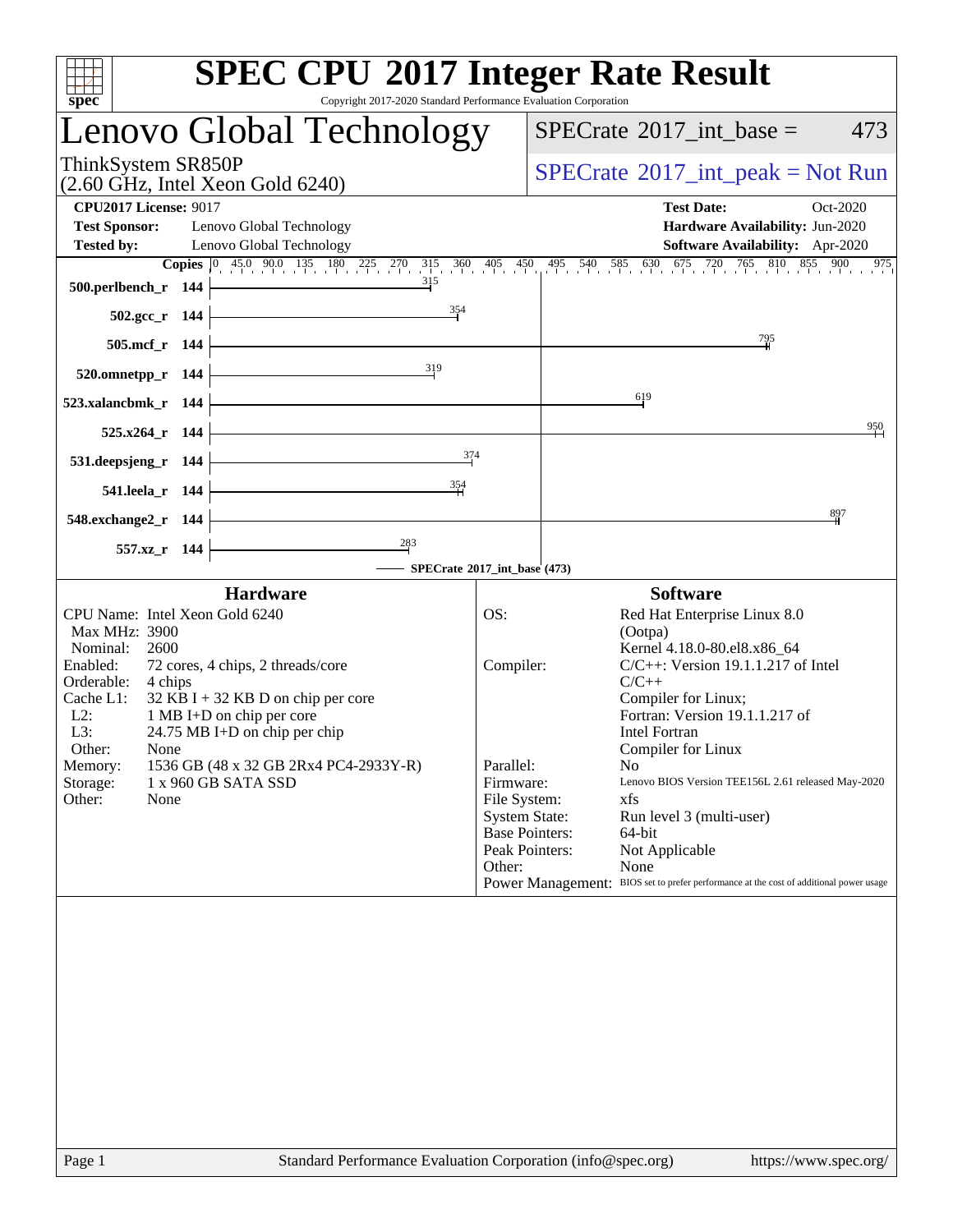

#### **[SPEC CPU](http://www.spec.org/auto/cpu2017/Docs/result-fields.html#SPECCPU2017IntegerRateResult)[2017 Integer Rate Result](http://www.spec.org/auto/cpu2017/Docs/result-fields.html#SPECCPU2017IntegerRateResult)** Copyright 2017-2020 Standard Performance Evaluation Corporation

## Lenovo Global Technology

ThinkSystem SR850P<br>  $\begin{array}{c}\n\text{SPECTI} \\
\text{SPECTI} \\
\text{SPECTI} \\
\text{SPECTI} \\
\text{SPECTI} \\
\text{SPECTI} \\
\text{SPECTI} \\
\text{SPECTI} \\
\text{SPECTI} \\
\text{SPECTI} \\
\text{SPECTI} \\
\text{SPECTI} \\
\text{SPECTI} \\
\text{SPECTI} \\
\text{S OF} \\
\text{S OF} \\
\text{S OF} \\
\text{S OF} \\
\text{S OF} \\
\text{S OF} \\
\text{S OF} \\
\text{S OF} \\
\text{S OF} \\
\text{S OF} \\
\text{S OF} \\
\text{$ 

 $SPECTate$ <sup>®</sup>[2017\\_int\\_base =](http://www.spec.org/auto/cpu2017/Docs/result-fields.html#SPECrate2017intbase) 473

(2.60 GHz, Intel Xeon Gold 6240)

**[Test Sponsor:](http://www.spec.org/auto/cpu2017/Docs/result-fields.html#TestSponsor)** Lenovo Global Technology **[Hardware Availability:](http://www.spec.org/auto/cpu2017/Docs/result-fields.html#HardwareAvailability)** Jun-2020 **[Tested by:](http://www.spec.org/auto/cpu2017/Docs/result-fields.html#Testedby)** Lenovo Global Technology **[Software Availability:](http://www.spec.org/auto/cpu2017/Docs/result-fields.html#SoftwareAvailability)** Apr-2020

**[CPU2017 License:](http://www.spec.org/auto/cpu2017/Docs/result-fields.html#CPU2017License)** 9017 **[Test Date:](http://www.spec.org/auto/cpu2017/Docs/result-fields.html#TestDate)** Oct-2020

### **[Results Table](http://www.spec.org/auto/cpu2017/Docs/result-fields.html#ResultsTable)**

|                                          | <b>Base</b>   |                |       |                |       | <b>Peak</b>    |       |               |                |              |                |              |                |              |
|------------------------------------------|---------------|----------------|-------|----------------|-------|----------------|-------|---------------|----------------|--------------|----------------|--------------|----------------|--------------|
| <b>Benchmark</b>                         | <b>Copies</b> | <b>Seconds</b> | Ratio | <b>Seconds</b> | Ratio | <b>Seconds</b> | Ratio | <b>Copies</b> | <b>Seconds</b> | <b>Ratio</b> | <b>Seconds</b> | <b>Ratio</b> | <b>Seconds</b> | <b>Ratio</b> |
| 500.perlbench_r                          | 144           | 729            | 314   | 726            | 316   | 729            | 315   |               |                |              |                |              |                |              |
| $502.\text{gcc}_r$                       | 144           | 579            | 352   | 576            | 354   | 577            | 354   |               |                |              |                |              |                |              |
| $505$ .mcf r                             | 144           | 293            | 794   | 292            | 798   | 293            | 795   |               |                |              |                |              |                |              |
| 520.omnetpp_r                            | 144           | 592            | 319   | 591            | 319   | 591            | 320   |               |                |              |                |              |                |              |
| 523.xalancbmk_r                          | 144           | 246            | 618   | 246            | 619   | 245            | 619   |               |                |              |                |              |                |              |
| 525.x264 r                               | 144           | 265            | 950   | 266            | 949   | 262            | 961   |               |                |              |                |              |                |              |
| 531.deepsjeng_r                          | 144           | 441            | 374   | 442            | 373   | 442            | 374   |               |                |              |                |              |                |              |
| 541.leela r                              | 144           | 675            | 353   | 660            | 361   | 673            | 354   |               |                |              |                |              |                |              |
| 548.exchange2_r                          | 144           | 420            | 898   | 421            | 897   | 422            | 894   |               |                |              |                |              |                |              |
| 557.xz r                                 | 144           | 549            | 283   | 549            | 283   | 549            | 283   |               |                |              |                |              |                |              |
| $SPECrate^{\circ}2017$ int base =<br>473 |               |                |       |                |       |                |       |               |                |              |                |              |                |              |
| $SPECrate^{\circ}2017$ int peak =        |               |                |       | <b>Not Run</b> |       |                |       |               |                |              |                |              |                |              |

Results appear in the [order in which they were run](http://www.spec.org/auto/cpu2017/Docs/result-fields.html#RunOrder). Bold underlined text [indicates a median measurement](http://www.spec.org/auto/cpu2017/Docs/result-fields.html#Median).

## **[Compiler Notes](http://www.spec.org/auto/cpu2017/Docs/result-fields.html#CompilerNotes)**

The inconsistent Compiler version information under Compiler Version section is due to a discrepancy in Intel Compiler. The correct version of C/C++ compiler is: Version 19.1.1.217 Build 20200306 Compiler for Linux The correct version of Fortran compiler is: Version 19.1.1.217 Build 20200306 Compiler for Linux

## **[Submit Notes](http://www.spec.org/auto/cpu2017/Docs/result-fields.html#SubmitNotes)**

 The numactl mechanism was used to bind copies to processors. The config file option 'submit' was used to generate numactl commands to bind each copy to a specific processor. For details, please see the config file.

## **[Operating System Notes](http://www.spec.org/auto/cpu2017/Docs/result-fields.html#OperatingSystemNotes)**

Stack size set to unlimited using "ulimit -s unlimited"

## **[Environment Variables Notes](http://www.spec.org/auto/cpu2017/Docs/result-fields.html#EnvironmentVariablesNotes)**

```
Environment variables set by runcpu before the start of the run:
LD_LIBRARY_PATH =
      "/home/cpu2017-1.1.0-ic19.1.1/lib/intel64:/home/cpu2017-1.1.0-ic19.1.1/l
      ib/ia32:/home/cpu2017-1.1.0-ic19.1.1/je5.0.1-32"
MALLOC_CONF = "retain:true"
```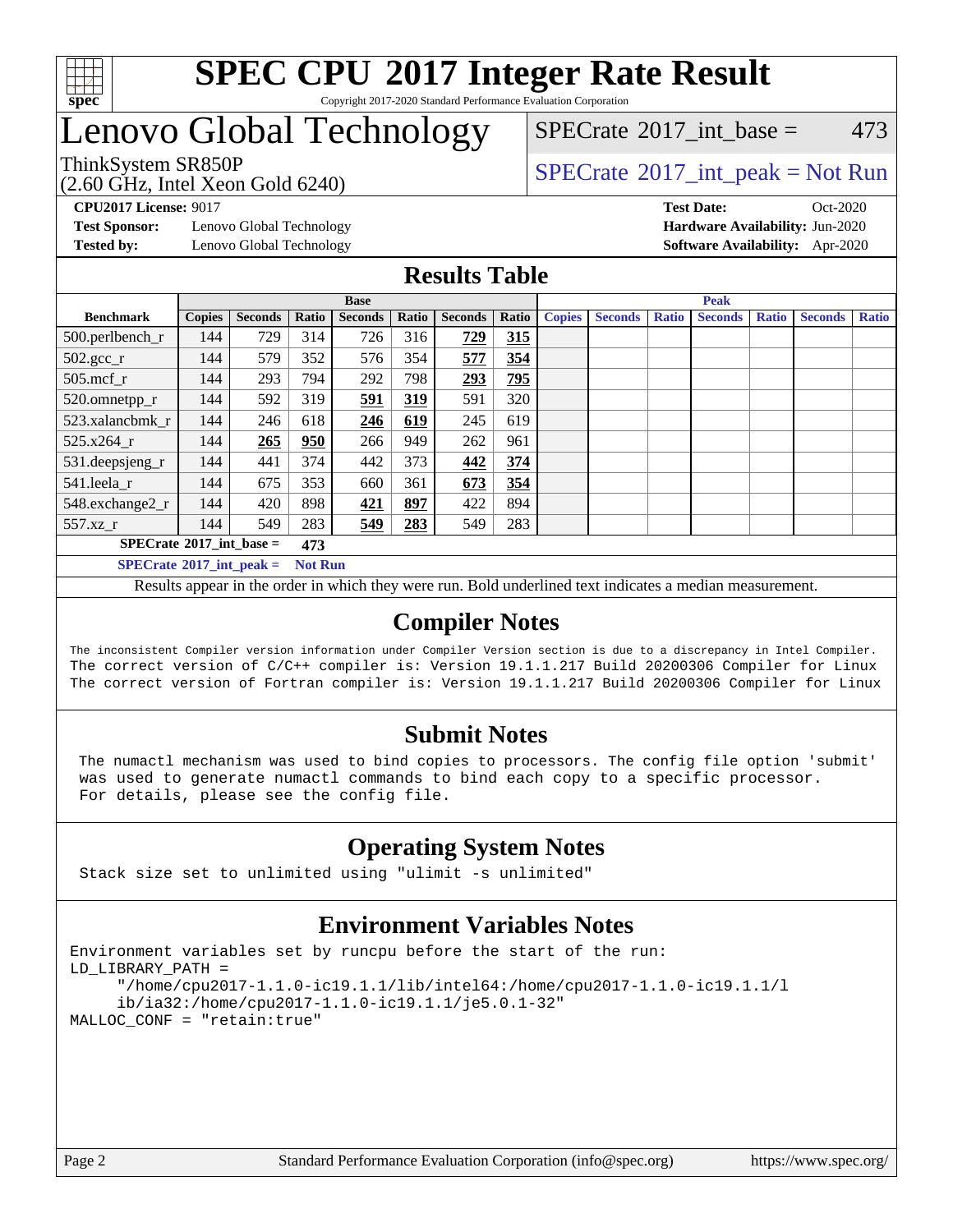

Copyright 2017-2020 Standard Performance Evaluation Corporation

## Lenovo Global Technology

 $SPECTate^{\circ}2017$  int base = 473

(2.60 GHz, Intel Xeon Gold 6240)

ThinkSystem SR850P<br>  $\begin{array}{c}\n\text{SPECTI}_2 \text{ Intel } \text{Y}_2 \text{ son } \text{Cold } \text{6240}\n\end{array}$  [SPECrate](http://www.spec.org/auto/cpu2017/Docs/result-fields.html#SPECrate2017intpeak)®[2017\\_int\\_peak = N](http://www.spec.org/auto/cpu2017/Docs/result-fields.html#SPECrate2017intpeak)ot Run

**[Test Sponsor:](http://www.spec.org/auto/cpu2017/Docs/result-fields.html#TestSponsor)** Lenovo Global Technology **[Hardware Availability:](http://www.spec.org/auto/cpu2017/Docs/result-fields.html#HardwareAvailability)** Jun-2020 **[Tested by:](http://www.spec.org/auto/cpu2017/Docs/result-fields.html#Testedby)** Lenovo Global Technology **[Software Availability:](http://www.spec.org/auto/cpu2017/Docs/result-fields.html#SoftwareAvailability)** Apr-2020

**[CPU2017 License:](http://www.spec.org/auto/cpu2017/Docs/result-fields.html#CPU2017License)** 9017 **[Test Date:](http://www.spec.org/auto/cpu2017/Docs/result-fields.html#TestDate)** Oct-2020

#### **[General Notes](http://www.spec.org/auto/cpu2017/Docs/result-fields.html#GeneralNotes)**

 Binaries compiled on a system with 1x Intel Core i9-7980XE CPU + 64GB RAM memory using Redhat Enterprise Linux 8.0 Transparent Huge Pages enabled by default Prior to runcpu invocation Filesystem page cache synced and cleared with: sync; echo 3> /proc/sys/vm/drop\_caches runcpu command invoked through numactl i.e.: numactl --interleave=all runcpu <etc> NA: The test sponsor attests, as of date of publication, that CVE-2017-5754 (Meltdown) is mitigated in the system as tested and documented. Yes: The test sponsor attests, as of date of publication, that CVE-2017-5753 (Spectre variant 1) is mitigated in the system as tested and documented. Yes: The test sponsor attests, as of date of publication, that CVE-2017-5715 (Spectre variant 2) is mitigated in the system as tested and documented.

### **[Platform Notes](http://www.spec.org/auto/cpu2017/Docs/result-fields.html#PlatformNotes)**

BIOS configuration: Choose Operating Mode set to Maximum Performance and then set it to Custom Mode MONITOR/MWAIT set to Enable CPU P-state Control set to Legacy Adjacent Cache Prefetch set to Disable DCU Streamer Prefetcher set to Disable SNC set to Enable

 Sysinfo program /home/cpu2017-1.1.0-ic19.1.1/bin/sysinfo Rev: r6365 of 2019-08-21 295195f888a3d7edb1e6e46a485a0011 running on localhost.localdomain Mon Oct 26 23:08:11 2020

 SUT (System Under Test) info as seen by some common utilities. For more information on this section, see <https://www.spec.org/cpu2017/Docs/config.html#sysinfo>

 From /proc/cpuinfo model name : Intel(R) Xeon(R) Gold 6240 CPU @ 2.60GHz 4 "physical id"s (chips) 144 "processors" cores, siblings (Caution: counting these is hw and system dependent. The following excerpts from /proc/cpuinfo might not be reliable. Use with caution.) cpu cores : 18 siblings : 36 physical 0: cores 0 1 2 3 4 8 9 10 11 16 17 18 19 20 24 25 26 27 physical 1: cores 0 1 2 3 4 8 9 10 11 16 17 18 19 20 24 25 26 27 physical 2: cores 0 1 2 3 4 8 9 10 11 16 17 18 19 20 24 25 26 27 physical 3: cores 0 1 2 3 4 8 9 10 11 16 17 18 19 20 24 25 26 27

**(Continued on next page)**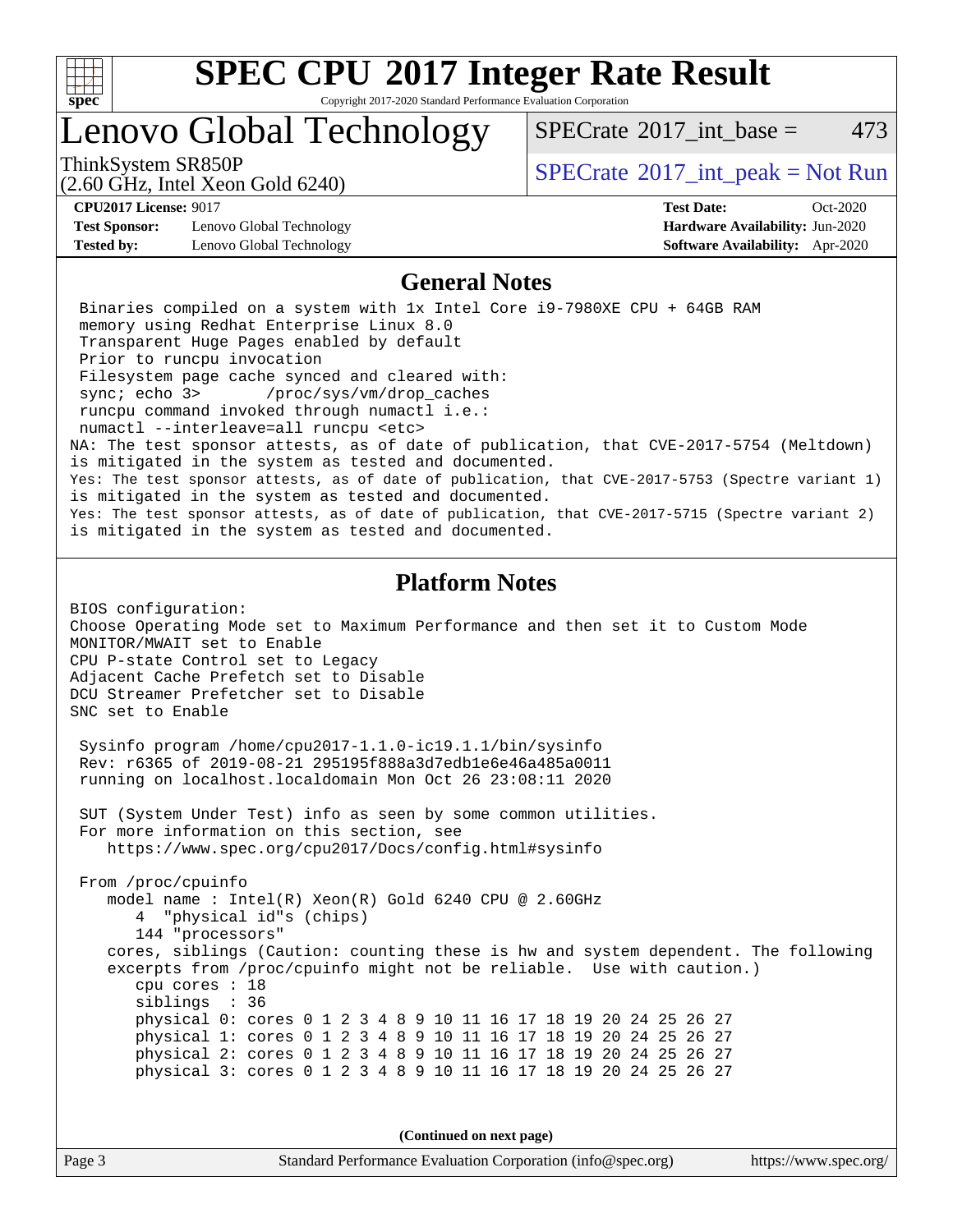

Copyright 2017-2020 Standard Performance Evaluation Corporation

## Lenovo Global Technology

 $SPECTate$ <sup>®</sup>[2017\\_int\\_base =](http://www.spec.org/auto/cpu2017/Docs/result-fields.html#SPECrate2017intbase) 473

(2.60 GHz, Intel Xeon Gold 6240)

ThinkSystem SR850P<br>  $(2.60 \text{ GHz, Intel Yoon Gold } 6240)$  [SPECrate](http://www.spec.org/auto/cpu2017/Docs/result-fields.html#SPECrate2017intpeak)®[2017\\_int\\_peak = N](http://www.spec.org/auto/cpu2017/Docs/result-fields.html#SPECrate2017intpeak)ot Run

**[CPU2017 License:](http://www.spec.org/auto/cpu2017/Docs/result-fields.html#CPU2017License)** 9017 **[Test Date:](http://www.spec.org/auto/cpu2017/Docs/result-fields.html#TestDate)** Oct-2020

**[Test Sponsor:](http://www.spec.org/auto/cpu2017/Docs/result-fields.html#TestSponsor)** Lenovo Global Technology **[Hardware Availability:](http://www.spec.org/auto/cpu2017/Docs/result-fields.html#HardwareAvailability)** Jun-2020 **[Tested by:](http://www.spec.org/auto/cpu2017/Docs/result-fields.html#Testedby)** Lenovo Global Technology **[Software Availability:](http://www.spec.org/auto/cpu2017/Docs/result-fields.html#SoftwareAvailability)** Apr-2020

#### **[Platform Notes \(Continued\)](http://www.spec.org/auto/cpu2017/Docs/result-fields.html#PlatformNotes)**

| From lscpu:                                                                          |                                                                                    |  |  |  |  |  |
|--------------------------------------------------------------------------------------|------------------------------------------------------------------------------------|--|--|--|--|--|
| Architecture:                                                                        | x86 64                                                                             |  |  |  |  |  |
| $CPU$ op-mode( $s$ ):                                                                | $32$ -bit, $64$ -bit                                                               |  |  |  |  |  |
| Byte Order:                                                                          | Little Endian                                                                      |  |  |  |  |  |
| CPU(s):                                                                              | 144                                                                                |  |  |  |  |  |
| On-line CPU(s) list: $0-143$                                                         |                                                                                    |  |  |  |  |  |
| Thread(s) per core:                                                                  | 2                                                                                  |  |  |  |  |  |
| Core(s) per socket:                                                                  | 18                                                                                 |  |  |  |  |  |
| Socket(s):                                                                           | 4                                                                                  |  |  |  |  |  |
| NUMA $node(s):$                                                                      | 8                                                                                  |  |  |  |  |  |
| Vendor ID:                                                                           | GenuineIntel                                                                       |  |  |  |  |  |
| CPU family:                                                                          | 6                                                                                  |  |  |  |  |  |
| Model:                                                                               | 85                                                                                 |  |  |  |  |  |
| Model name:                                                                          | $Intel(R) Xeon(R) Gold 6240 CPU @ 2.60GHz$                                         |  |  |  |  |  |
| Stepping:                                                                            | 7                                                                                  |  |  |  |  |  |
| CPU MHz:                                                                             | 2733.610                                                                           |  |  |  |  |  |
| CPU max MHz:                                                                         | 3900.0000                                                                          |  |  |  |  |  |
| CPU min MHz:                                                                         | 1000.0000                                                                          |  |  |  |  |  |
| BogoMIPS:                                                                            | 5200.00                                                                            |  |  |  |  |  |
| Virtualization:                                                                      | $VT - x$                                                                           |  |  |  |  |  |
| L1d cache:                                                                           | 32K                                                                                |  |  |  |  |  |
| Lli cache:                                                                           | 32K                                                                                |  |  |  |  |  |
| L2 cache:                                                                            | 1024K                                                                              |  |  |  |  |  |
| L3 cache:                                                                            | 25344K                                                                             |  |  |  |  |  |
| NUMA node0 CPU(s):                                                                   | $0-2, 5, 6, 9, 10, 14, 15, 72-74, 77, 78, 81, 82, 86, 87$                          |  |  |  |  |  |
| NUMA nodel CPU(s):                                                                   | 3, 4, 7, 8, 11-13, 16, 17, 75, 76, 79, 80, 83-85, 88, 89                           |  |  |  |  |  |
| NUMA $node2$ $CPU(s):$                                                               | 18-20, 23, 24, 27, 28, 32, 33, 90-92, 95, 96, 99, 100, 104, 105                    |  |  |  |  |  |
| NUMA $node3$ CPU $(s)$ :                                                             | 21, 22, 25, 26, 29-31, 34, 35, 93, 94, 97, 98, 101-103, 106, 107                   |  |  |  |  |  |
| NUMA $node4$ CPU $(s)$ :                                                             | 36-38, 41, 42, 45, 46, 50, 51, 108-110, 113, 114, 117, 118, 122, 123               |  |  |  |  |  |
| NUMA $node5$ $CPU(s):$                                                               | 39, 40, 43, 44, 47-49, 52, 53, 111, 112, 115, 116, 119-121, 124, 125               |  |  |  |  |  |
| NUMA node6 CPU(s):                                                                   | 54-56, 59, 60, 63, 64, 68, 69, 126-128, 131, 132, 135, 136, 140, 141               |  |  |  |  |  |
| NUMA node7 CPU(s):                                                                   | 57, 58, 61, 62, 65-67, 70, 71, 129, 130, 133, 134, 137-139, 142, 143               |  |  |  |  |  |
| Flags:                                                                               | fpu vme de pse tsc msr pae mce cx8 apic sep mtrr pge mca cmov                      |  |  |  |  |  |
| pat pse36 clflush dts acpi mmx fxsr sse sse2 ss ht tm pbe syscall nx pdpelgb rdtscp  |                                                                                    |  |  |  |  |  |
| lm constant_tsc art arch_perfmon pebs bts rep_good nopl xtopology nonstop_tsc cpuid  |                                                                                    |  |  |  |  |  |
|                                                                                      | aperfmperf pni pclmulqdq dtes64 monitor ds_cpl vmx smx est tm2 ssse3 sdbg fma cx16 |  |  |  |  |  |
|                                                                                      | xtpr pdcm pcid dca sse4_1 sse4_2 x2apic movbe popcnt tsc_deadline_timer aes xsave  |  |  |  |  |  |
| avx f16c rdrand lahf_lm abm 3dnowprefetch cpuid_fault epb cat_13 cdp_13              |                                                                                    |  |  |  |  |  |
|                                                                                      | invpcid_single intel_ppin ssbd mba ibrs ibpb stibp ibrs_enhanced tpr_shadow vnmi   |  |  |  |  |  |
| flexpriority ept vpid fsgsbase tsc_adjust bmil hle avx2 smep bmi2 erms invpcid rtm   |                                                                                    |  |  |  |  |  |
|                                                                                      | cqm mpx rdt_a avx512f avx512dq rdseed adx smap clflushopt clwb intel_pt avx512cd   |  |  |  |  |  |
| avx512bw avx512vl xsaveopt xsavec xgetbvl xsaves cqm_llc cqm_occup_llc cqm_mbm_total |                                                                                    |  |  |  |  |  |
| cqm_mbm_local dtherm ida arat pln pts pku ospke avx512_vnni flush_l1d                |                                                                                    |  |  |  |  |  |
| arch capabilities                                                                    |                                                                                    |  |  |  |  |  |
|                                                                                      |                                                                                    |  |  |  |  |  |
| /proc/cpuinfo cache data                                                             |                                                                                    |  |  |  |  |  |
| cache size : 25344 KB                                                                |                                                                                    |  |  |  |  |  |
|                                                                                      |                                                                                    |  |  |  |  |  |

Page 4 Standard Performance Evaluation Corporation [\(info@spec.org\)](mailto:info@spec.org) <https://www.spec.org/>

**(Continued on next page)**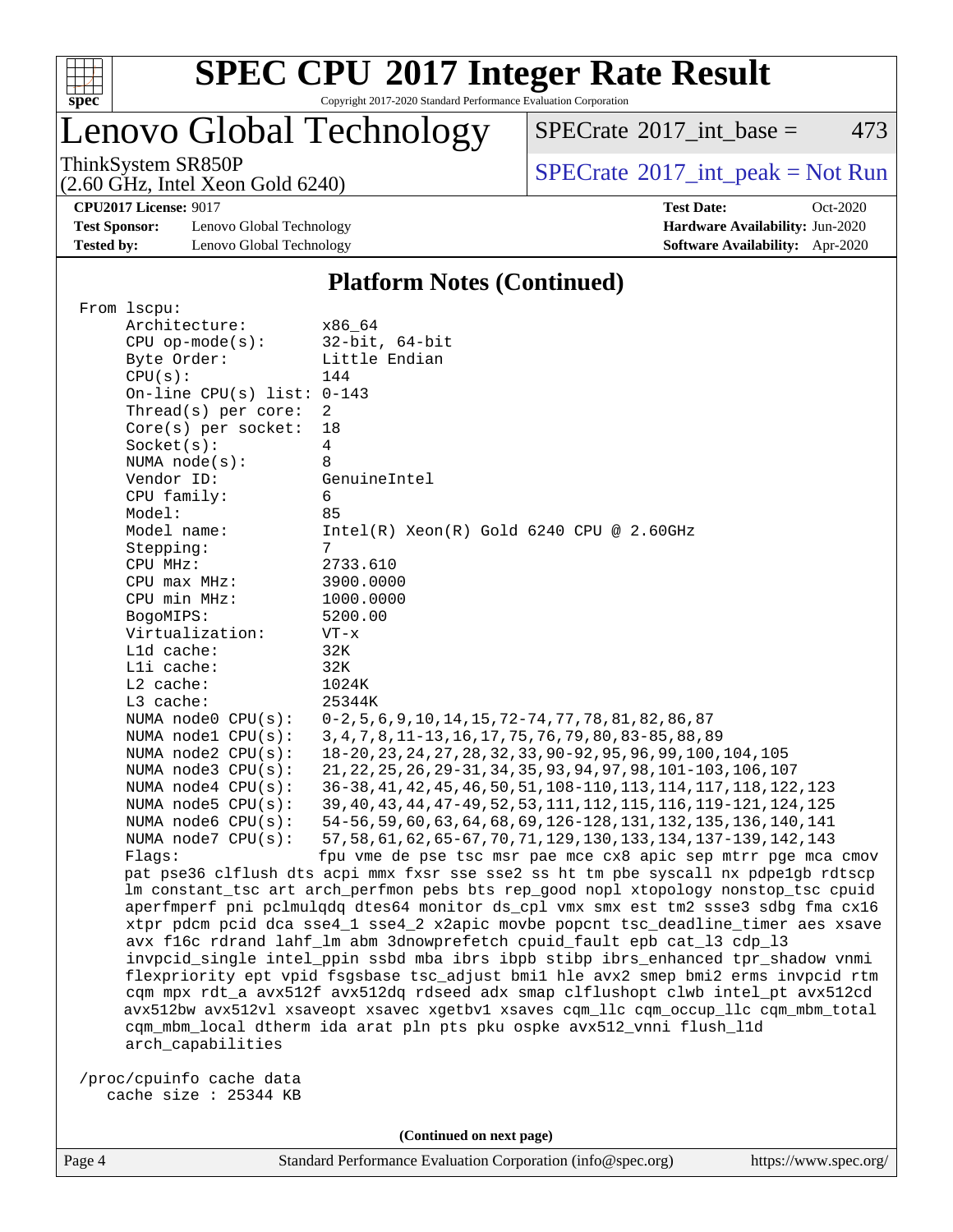

Copyright 2017-2020 Standard Performance Evaluation Corporation

## Lenovo Global Technology

 $SPECTate$ <sup>®</sup>[2017\\_int\\_base =](http://www.spec.org/auto/cpu2017/Docs/result-fields.html#SPECrate2017intbase) 473

(2.60 GHz, Intel Xeon Gold 6240)

ThinkSystem SR850P<br>  $(2.60 \text{ GHz})$  Intel Xeon Gold 6240)

**[Test Sponsor:](http://www.spec.org/auto/cpu2017/Docs/result-fields.html#TestSponsor)** Lenovo Global Technology **[Hardware Availability:](http://www.spec.org/auto/cpu2017/Docs/result-fields.html#HardwareAvailability)** Jun-2020 **[Tested by:](http://www.spec.org/auto/cpu2017/Docs/result-fields.html#Testedby)** Lenovo Global Technology **[Software Availability:](http://www.spec.org/auto/cpu2017/Docs/result-fields.html#SoftwareAvailability)** Apr-2020

**[CPU2017 License:](http://www.spec.org/auto/cpu2017/Docs/result-fields.html#CPU2017License)** 9017 **[Test Date:](http://www.spec.org/auto/cpu2017/Docs/result-fields.html#TestDate)** Oct-2020

### **[Platform Notes \(Continued\)](http://www.spec.org/auto/cpu2017/Docs/result-fields.html#PlatformNotes)**

|                                                   |                                     |          |                                                                             | From numactl --hardware WARNING: a numactl 'node' might or might not correspond to a |  |  |  |
|---------------------------------------------------|-------------------------------------|----------|-----------------------------------------------------------------------------|--------------------------------------------------------------------------------------|--|--|--|
| physical chip.                                    |                                     |          |                                                                             |                                                                                      |  |  |  |
| $available: 8 nodes (0-7)$                        |                                     |          |                                                                             |                                                                                      |  |  |  |
|                                                   |                                     |          | node 0 cpus: 0 1 2 5 6 9 10 14 15 72 73 74 77 78 81 82 86 87                |                                                                                      |  |  |  |
| node 0 size: 193148 MB                            |                                     |          |                                                                             |                                                                                      |  |  |  |
| node 0 free: 192904 MB                            |                                     |          |                                                                             |                                                                                      |  |  |  |
|                                                   |                                     |          | node 1 cpus: 3 4 7 8 11 12 13 16 17 75 76 79 80 83 84 85 88 89              |                                                                                      |  |  |  |
| node 1 size: 193532 MB                            |                                     |          |                                                                             |                                                                                      |  |  |  |
| node 1 free: 193310 MB                            |                                     |          |                                                                             |                                                                                      |  |  |  |
|                                                   |                                     |          | node 2 cpus: 18 19 20 23 24 27 28 32 33 90 91 92 95 96 99 100 104 105       |                                                                                      |  |  |  |
| node 2 size: 193532 MB                            |                                     |          |                                                                             |                                                                                      |  |  |  |
| node 2 free: 193329 MB                            |                                     |          |                                                                             |                                                                                      |  |  |  |
|                                                   |                                     |          | node 3 cpus: 21 22 25 26 29 30 31 34 35 93 94 97 98 101 102 103 106 107     |                                                                                      |  |  |  |
| node 3 size: 193532 MB                            |                                     |          |                                                                             |                                                                                      |  |  |  |
| node 3 free: 192536 MB                            |                                     |          |                                                                             |                                                                                      |  |  |  |
|                                                   |                                     |          | node 4 cpus: 36 37 38 41 42 45 46 50 51 108 109 110 113 114 117 118 122 123 |                                                                                      |  |  |  |
| node 4 size: 193532 MB                            |                                     |          |                                                                             |                                                                                      |  |  |  |
| node 4 free: 193293 MB                            |                                     |          |                                                                             |                                                                                      |  |  |  |
|                                                   |                                     |          | node 5 cpus: 39 40 43 44 47 48 49 52 53 111 112 115 116 119 120 121 124 125 |                                                                                      |  |  |  |
| node 5 size: 193532 MB                            |                                     |          |                                                                             |                                                                                      |  |  |  |
| node 5 free: 193280 MB                            |                                     |          |                                                                             |                                                                                      |  |  |  |
|                                                   |                                     |          | node 6 cpus: 54 55 56 59 60 63 64 68 69 126 127 128 131 132 135 136 140 141 |                                                                                      |  |  |  |
| node 6 size: 193532 MB                            |                                     |          |                                                                             |                                                                                      |  |  |  |
| node 6 free: 193247 MB                            |                                     |          |                                                                             |                                                                                      |  |  |  |
|                                                   |                                     |          | node 7 cpus: 57 58 61 62 65 66 67 70 71 129 130 133 134 137 138 139 142 143 |                                                                                      |  |  |  |
| node 7 size: 193505 MB                            |                                     |          |                                                                             |                                                                                      |  |  |  |
| node 7 free: 193283 MB                            |                                     |          |                                                                             |                                                                                      |  |  |  |
| node distances:                                   |                                     |          |                                                                             |                                                                                      |  |  |  |
| node 0<br>$\overline{1}$                          | 3 4 5<br>$\overline{\phantom{a}}^2$ | 6 7      |                                                                             |                                                                                      |  |  |  |
| 0:<br>10<br>11                                    | 21<br>21<br>21 21                   | 21<br>21 |                                                                             |                                                                                      |  |  |  |
| 1:<br>11<br>10                                    | 21<br>21<br>21<br>21                | 21<br>21 |                                                                             |                                                                                      |  |  |  |
| 2:<br>21<br>21                                    | 10<br>11<br>21<br>21                | 21<br>21 |                                                                             |                                                                                      |  |  |  |
| 21<br>3:<br>21                                    | 11<br>10<br>21<br>21                | 21<br>21 |                                                                             |                                                                                      |  |  |  |
| 4:<br>21<br>21                                    | 21<br>21<br>10<br>11                | 21<br>21 |                                                                             |                                                                                      |  |  |  |
| 5:<br>21<br>21                                    | 21<br>10<br>21<br>11                | 21<br>21 |                                                                             |                                                                                      |  |  |  |
| 6:<br>21<br>21                                    | 21<br>21<br>21<br>21                | 11<br>10 |                                                                             |                                                                                      |  |  |  |
| 7:<br>21<br>21                                    | 21<br>21<br>21 21                   | 11<br>10 |                                                                             |                                                                                      |  |  |  |
|                                                   |                                     |          |                                                                             |                                                                                      |  |  |  |
| From /proc/meminfo<br>MemTotal:                   |                                     |          |                                                                             |                                                                                      |  |  |  |
|                                                   | 1584995212 kB<br>$\Omega$           |          |                                                                             |                                                                                      |  |  |  |
| HugePages_Total:<br>Hugepagesize:                 | 2048 kB                             |          |                                                                             |                                                                                      |  |  |  |
|                                                   |                                     |          |                                                                             |                                                                                      |  |  |  |
|                                                   |                                     |          |                                                                             |                                                                                      |  |  |  |
| From /etc/*release* /etc/*version*<br>os-release: |                                     |          |                                                                             |                                                                                      |  |  |  |
| NAME="Red Hat Enterprise Linux"                   |                                     |          |                                                                             |                                                                                      |  |  |  |
|                                                   |                                     |          |                                                                             |                                                                                      |  |  |  |
| (Continued on next page)                          |                                     |          |                                                                             |                                                                                      |  |  |  |
|                                                   |                                     |          |                                                                             |                                                                                      |  |  |  |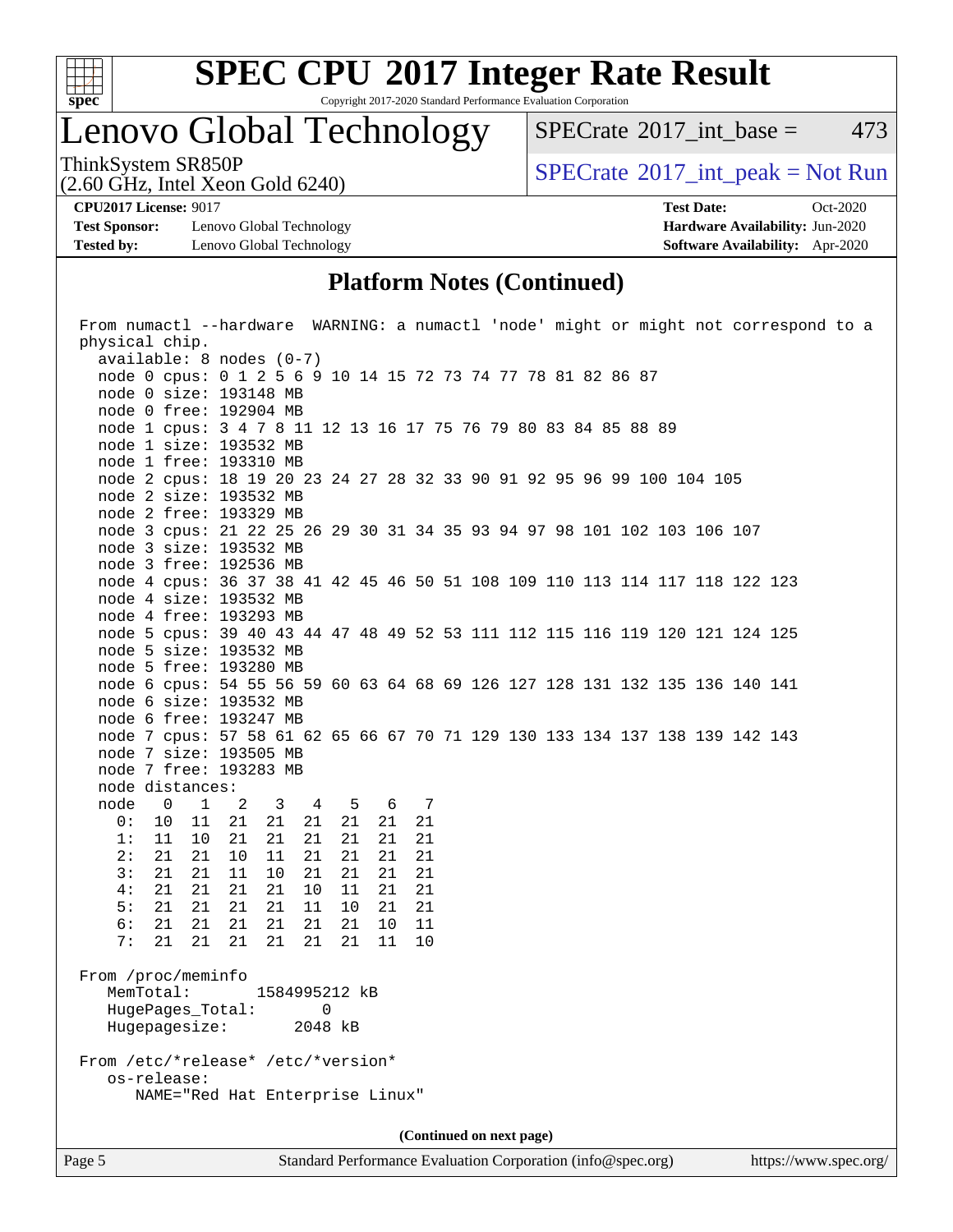

Copyright 2017-2020 Standard Performance Evaluation Corporation

Lenovo Global Technology

 $SPECTate^{\circ}2017$  int base = 473

(2.60 GHz, Intel Xeon Gold 6240)

ThinkSystem SR850P<br>  $\begin{array}{c}\n\text{SPECTI}_2 \text{ Intel } \text{Y}_2 \text{ son } \text{Cold } \text{6240}\n\end{array}$  [SPECrate](http://www.spec.org/auto/cpu2017/Docs/result-fields.html#SPECrate2017intpeak)®[2017\\_int\\_peak = N](http://www.spec.org/auto/cpu2017/Docs/result-fields.html#SPECrate2017intpeak)ot Run

**[CPU2017 License:](http://www.spec.org/auto/cpu2017/Docs/result-fields.html#CPU2017License)** 9017 **[Test Date:](http://www.spec.org/auto/cpu2017/Docs/result-fields.html#TestDate)** Oct-2020

**[Test Sponsor:](http://www.spec.org/auto/cpu2017/Docs/result-fields.html#TestSponsor)** Lenovo Global Technology **[Hardware Availability:](http://www.spec.org/auto/cpu2017/Docs/result-fields.html#HardwareAvailability)** Jun-2020 **[Tested by:](http://www.spec.org/auto/cpu2017/Docs/result-fields.html#Testedby)** Lenovo Global Technology **[Software Availability:](http://www.spec.org/auto/cpu2017/Docs/result-fields.html#SoftwareAvailability)** Apr-2020

#### **[Platform Notes \(Continued\)](http://www.spec.org/auto/cpu2017/Docs/result-fields.html#PlatformNotes)**

 VERSION="8.0 (Ootpa)" ID="rhel" ID\_LIKE="fedora" VERSION\_ID="8.0" PLATFORM\_ID="platform:el8" PRETTY\_NAME="Red Hat Enterprise Linux 8.0 (Ootpa)" ANSI\_COLOR="0;31" redhat-release: Red Hat Enterprise Linux release 8.0 (Ootpa) system-release: Red Hat Enterprise Linux release 8.0 (Ootpa) system-release-cpe: cpe:/o:redhat:enterprise\_linux:8.0:ga uname -a: Linux localhost.localdomain 4.18.0-80.el8.x86\_64 #1 SMP Wed Mar 13 12:02:46 UTC 2019 x86\_64 x86\_64 x86\_64 GNU/Linux Kernel self-reported vulnerability status: CVE-2018-3620 (L1 Terminal Fault): Not affected Microarchitectural Data Sampling: No status reported<br>CVE-2017-5754 (Meltdown): Not affected  $CVE-2017-5754$  (Meltdown): CVE-2018-3639 (Speculative Store Bypass): Mitigation: Speculative Store Bypass disabled via prctl and seccomp CVE-2017-5753 (Spectre variant 1): Mitigation: \_\_user pointer sanitization<br>CVE-2017-5715 (Spectre variant 2): Mitigation: Enhanced IBRS, IBPB: condition Mitigation: Enhanced IBRS, IBPB: conditional, RSB filling run-level 3 Oct 26 23:06 SPEC is set to: /home/cpu2017-1.1.0-ic19.1.1 Filesystem Type Size Used Avail Use% Mounted on /dev/sda4 xfs 839G 22G 817G 3% /home From /sys/devices/virtual/dmi/id BIOS: Lenovo -[TEE156L-2.61]- 05/20/2020 Vendor: Lenovo Product: ThinkSystem SR850P -[7D2HCTO1WW]- Product Family: ThinkSystem Serial: 1234567890 Additional information from dmidecode follows. WARNING: Use caution when you interpret this section. The 'dmidecode' program reads system data which is "intended to allow hardware to be accurately determined", but the intent may not be met, as there are frequent changes to hardware, firmware, and the "DMTF SMBIOS" standard. Memory: 48x Samsung M393A4K40CB2-CVF 32 GB 2 rank 2933 (End of data from sysinfo program)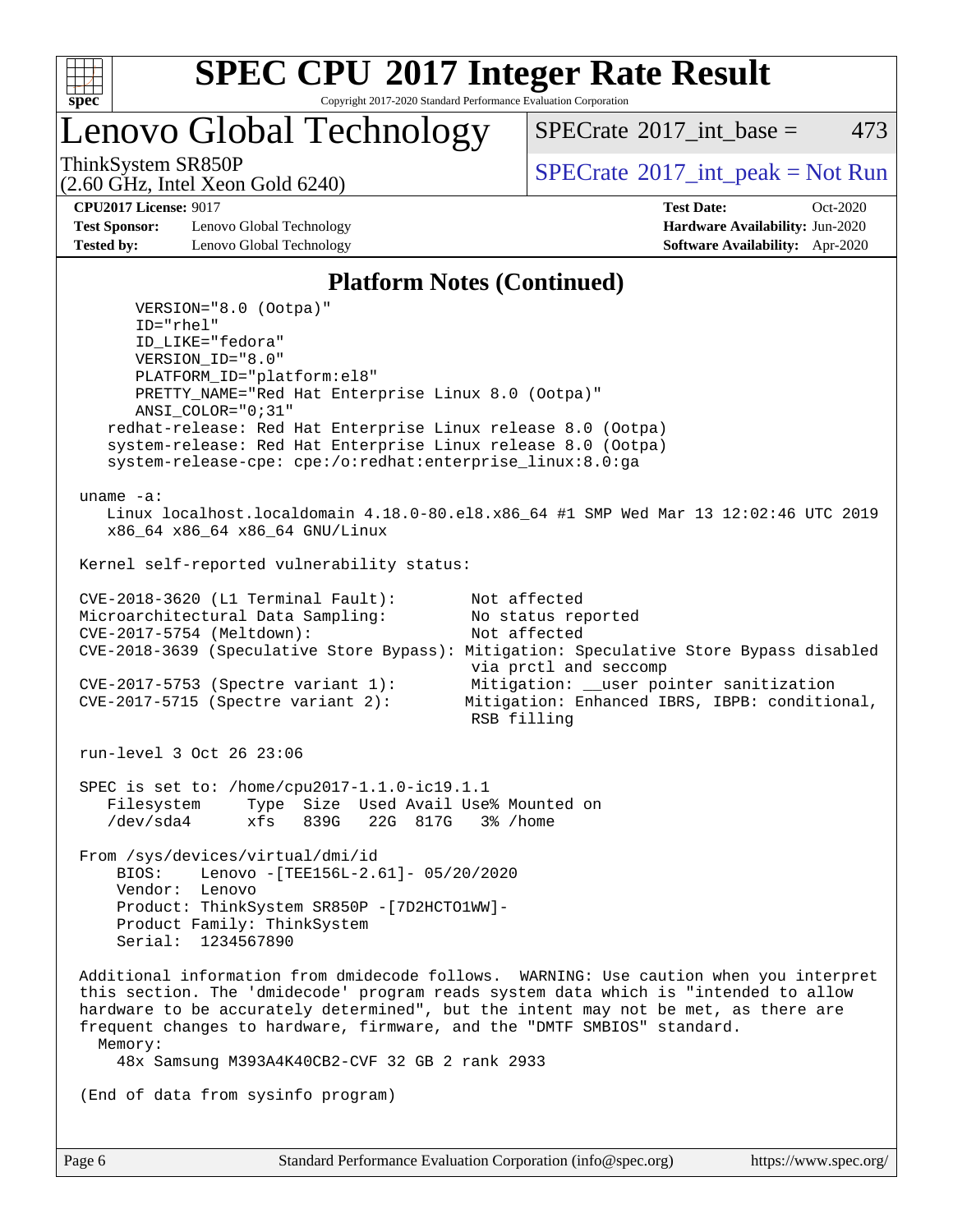

#### **[SPEC CPU](http://www.spec.org/auto/cpu2017/Docs/result-fields.html#SPECCPU2017IntegerRateResult)[2017 Integer Rate Result](http://www.spec.org/auto/cpu2017/Docs/result-fields.html#SPECCPU2017IntegerRateResult)** Copyright 2017-2020 Standard Performance Evaluation Corporation

## Lenovo Global Technology

 $SPECTate$ <sup>®</sup>[2017\\_int\\_base =](http://www.spec.org/auto/cpu2017/Docs/result-fields.html#SPECrate2017intbase) 473

(2.60 GHz, Intel Xeon Gold 6240)

ThinkSystem SR850P<br>  $\begin{array}{c}\n\text{SPECTB} \\
\text{SPECTB} \\
\text{SPECTB} \\
\text{SPECTB} \\
\text{SPECTB} \\
\text{SPECTB} \\
\text{SPECTB} \\
\text{SPECTB} \\
\text{SPECTB} \\
\text{SPECTB} \\
\text{SPECTB} \\
\text{SPECTB} \\
\text{SPECTB} \\
\text{SPECTB} \\
\text{SPECTB} \\
\text{SPECTB} \\
\text{SPECTB} \\
\text{SPECTB} \\
\text{SPECTB} \\
\text{SPECTB} \\
\text{SPECTB} \\
\text{SPECTB} \\
\text{SISTB} \\
\text{SISTB} \\$ 

**[Test Sponsor:](http://www.spec.org/auto/cpu2017/Docs/result-fields.html#TestSponsor)** Lenovo Global Technology **[Hardware Availability:](http://www.spec.org/auto/cpu2017/Docs/result-fields.html#HardwareAvailability)** Jun-2020 **[Tested by:](http://www.spec.org/auto/cpu2017/Docs/result-fields.html#Testedby)** Lenovo Global Technology **[Software Availability:](http://www.spec.org/auto/cpu2017/Docs/result-fields.html#SoftwareAvailability)** Apr-2020

**[CPU2017 License:](http://www.spec.org/auto/cpu2017/Docs/result-fields.html#CPU2017License)** 9017 **[Test Date:](http://www.spec.org/auto/cpu2017/Docs/result-fields.html#TestDate)** Oct-2020

## **[Compiler Version Notes](http://www.spec.org/auto/cpu2017/Docs/result-fields.html#CompilerVersionNotes)**

| 500.perlbench $r(base)$ 502.qcc $r(base)$ 505.mcf $r(base)$<br>C<br>525.x264 r(base) 557.xz r(base)                                                                                    |  |  |  |  |  |
|----------------------------------------------------------------------------------------------------------------------------------------------------------------------------------------|--|--|--|--|--|
| Intel(R) C Compiler for applications running on Intel(R) $64$ , Version 2021.1<br>NextGen Build 20200304<br>Copyright (C) 1985-2020 Intel Corporation. All rights reserved.            |  |  |  |  |  |
| 520.omnetpp $r(base)$ 523.xalancbmk $r(base)$ 531.deepsjeng $r(base)$<br>$C++$<br>$541.$ leela $r(base)$                                                                               |  |  |  |  |  |
| Intel(R) C++ Compiler for applications running on Intel(R) 64, Version 2021.1<br>NextGen Build 20200304<br>Copyright (C) 1985-2020 Intel Corporation. All rights reserved.             |  |  |  |  |  |
| Fortran   548.exchange2 $r(base)$                                                                                                                                                      |  |  |  |  |  |
| Intel(R) Fortran Intel(R) 64 Compiler for applications running on Intel(R)<br>64, Version 19.1.1.217 Build 20200306<br>Copyright (C) 1985-2020 Intel Corporation. All rights reserved. |  |  |  |  |  |

## **[Base Compiler Invocation](http://www.spec.org/auto/cpu2017/Docs/result-fields.html#BaseCompilerInvocation)**

[C benchmarks](http://www.spec.org/auto/cpu2017/Docs/result-fields.html#Cbenchmarks): [icc](http://www.spec.org/cpu2017/results/res2020q4/cpu2017-20201109-24359.flags.html#user_CCbase_intel_icc_66fc1ee009f7361af1fbd72ca7dcefbb700085f36577c54f309893dd4ec40d12360134090235512931783d35fd58c0460139e722d5067c5574d8eaf2b3e37e92)

| $C_{++}$ benchmarks: |  |
|----------------------|--|
| icpc                 |  |

[Fortran benchmarks](http://www.spec.org/auto/cpu2017/Docs/result-fields.html#Fortranbenchmarks): [ifort](http://www.spec.org/cpu2017/results/res2020q4/cpu2017-20201109-24359.flags.html#user_FCbase_intel_ifort_8111460550e3ca792625aed983ce982f94888b8b503583aa7ba2b8303487b4d8a21a13e7191a45c5fd58ff318f48f9492884d4413fa793fd88dd292cad7027ca)

## **[Base Portability Flags](http://www.spec.org/auto/cpu2017/Docs/result-fields.html#BasePortabilityFlags)**

 500.perlbench\_r: [-DSPEC\\_LP64](http://www.spec.org/cpu2017/results/res2020q4/cpu2017-20201109-24359.flags.html#b500.perlbench_r_basePORTABILITY_DSPEC_LP64) [-DSPEC\\_LINUX\\_X64](http://www.spec.org/cpu2017/results/res2020q4/cpu2017-20201109-24359.flags.html#b500.perlbench_r_baseCPORTABILITY_DSPEC_LINUX_X64) 502.gcc\_r: [-DSPEC\\_LP64](http://www.spec.org/cpu2017/results/res2020q4/cpu2017-20201109-24359.flags.html#suite_basePORTABILITY502_gcc_r_DSPEC_LP64) 505.mcf\_r: [-DSPEC\\_LP64](http://www.spec.org/cpu2017/results/res2020q4/cpu2017-20201109-24359.flags.html#suite_basePORTABILITY505_mcf_r_DSPEC_LP64) 520.omnetpp\_r: [-DSPEC\\_LP64](http://www.spec.org/cpu2017/results/res2020q4/cpu2017-20201109-24359.flags.html#suite_basePORTABILITY520_omnetpp_r_DSPEC_LP64)

**(Continued on next page)**

Page 7 Standard Performance Evaluation Corporation [\(info@spec.org\)](mailto:info@spec.org) <https://www.spec.org/>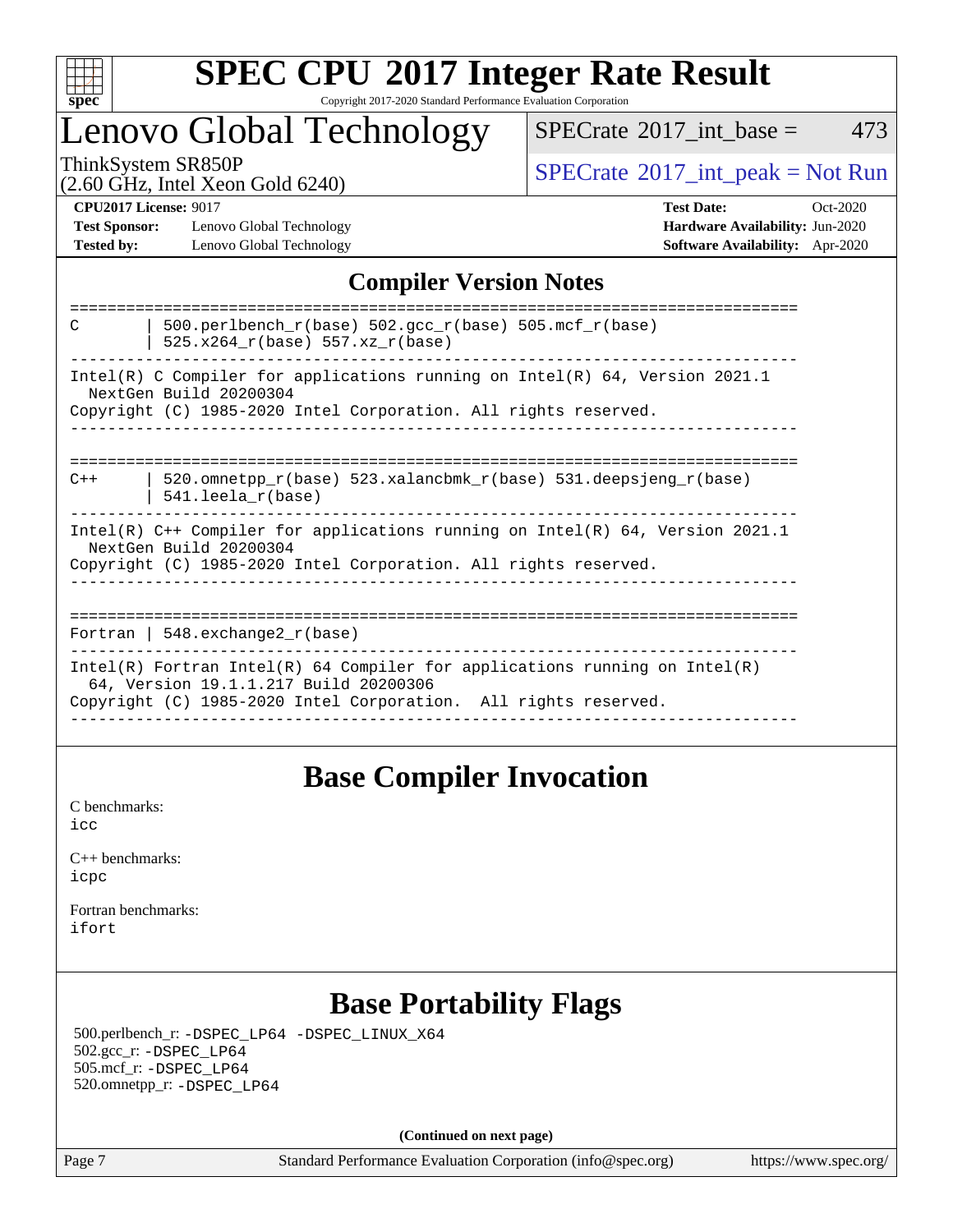

#### **[SPEC CPU](http://www.spec.org/auto/cpu2017/Docs/result-fields.html#SPECCPU2017IntegerRateResult)[2017 Integer Rate Result](http://www.spec.org/auto/cpu2017/Docs/result-fields.html#SPECCPU2017IntegerRateResult)** Copyright 2017-2020 Standard Performance Evaluation Corporation

## Lenovo Global Technology

(2.60 GHz, Intel Xeon Gold 6240)

 $SPECTate$ <sup>®</sup>[2017\\_int\\_base =](http://www.spec.org/auto/cpu2017/Docs/result-fields.html#SPECrate2017intbase) 473

ThinkSystem SR850P<br>  $\begin{array}{c}\n\text{SPECTI}_2 \text{ Intel } \text{Y}_2 \text{ son } \text{Cold } \text{6240}\n\end{array}$  [SPECrate](http://www.spec.org/auto/cpu2017/Docs/result-fields.html#SPECrate2017intpeak)®[2017\\_int\\_peak = N](http://www.spec.org/auto/cpu2017/Docs/result-fields.html#SPECrate2017intpeak)ot Run

**[Test Sponsor:](http://www.spec.org/auto/cpu2017/Docs/result-fields.html#TestSponsor)** Lenovo Global Technology **[Hardware Availability:](http://www.spec.org/auto/cpu2017/Docs/result-fields.html#HardwareAvailability)** Jun-2020 **[Tested by:](http://www.spec.org/auto/cpu2017/Docs/result-fields.html#Testedby)** Lenovo Global Technology **[Software Availability:](http://www.spec.org/auto/cpu2017/Docs/result-fields.html#SoftwareAvailability)** Apr-2020

**[CPU2017 License:](http://www.spec.org/auto/cpu2017/Docs/result-fields.html#CPU2017License)** 9017 **[Test Date:](http://www.spec.org/auto/cpu2017/Docs/result-fields.html#TestDate)** Oct-2020

## **[Base Portability Flags \(Continued\)](http://www.spec.org/auto/cpu2017/Docs/result-fields.html#BasePortabilityFlags)**

 523.xalancbmk\_r: [-DSPEC\\_LP64](http://www.spec.org/cpu2017/results/res2020q4/cpu2017-20201109-24359.flags.html#suite_basePORTABILITY523_xalancbmk_r_DSPEC_LP64) [-DSPEC\\_LINUX](http://www.spec.org/cpu2017/results/res2020q4/cpu2017-20201109-24359.flags.html#b523.xalancbmk_r_baseCXXPORTABILITY_DSPEC_LINUX) 525.x264\_r: [-DSPEC\\_LP64](http://www.spec.org/cpu2017/results/res2020q4/cpu2017-20201109-24359.flags.html#suite_basePORTABILITY525_x264_r_DSPEC_LP64) 531.deepsjeng\_r: [-DSPEC\\_LP64](http://www.spec.org/cpu2017/results/res2020q4/cpu2017-20201109-24359.flags.html#suite_basePORTABILITY531_deepsjeng_r_DSPEC_LP64) 541.leela\_r: [-DSPEC\\_LP64](http://www.spec.org/cpu2017/results/res2020q4/cpu2017-20201109-24359.flags.html#suite_basePORTABILITY541_leela_r_DSPEC_LP64) 548.exchange2\_r: [-DSPEC\\_LP64](http://www.spec.org/cpu2017/results/res2020q4/cpu2017-20201109-24359.flags.html#suite_basePORTABILITY548_exchange2_r_DSPEC_LP64) 557.xz\_r: [-DSPEC\\_LP64](http://www.spec.org/cpu2017/results/res2020q4/cpu2017-20201109-24359.flags.html#suite_basePORTABILITY557_xz_r_DSPEC_LP64)

**[Base Optimization Flags](http://www.spec.org/auto/cpu2017/Docs/result-fields.html#BaseOptimizationFlags)**

#### [C benchmarks](http://www.spec.org/auto/cpu2017/Docs/result-fields.html#Cbenchmarks):

```
-m64 -qnextgen -std=c11
-Wl,-plugin-opt=-x86-branches-within-32B-boundaries -Wl,-z,muldefs
-xCORE-AVX512 -O3 -ffast-math -flto -mfpmath=sse -funroll-loops
-fuse-ld=gold -qopt-mem-layout-trans=4
-L/usr/local/IntelCompiler19/compilers_and_libraries_2020.1.217/linux/compiler/lib/intel64_lin
-lqkmalloc
```
#### [C++ benchmarks](http://www.spec.org/auto/cpu2017/Docs/result-fields.html#CXXbenchmarks):

```
-m64 -qnextgen -Wl,-plugin-opt=-x86-branches-within-32B-boundaries
-Wl,-z,muldefs -xCORE-AVX512 -O3 -ffast-math -flto -mfpmath=sse
-funroll-loops -fuse-ld=gold -qopt-mem-layout-trans=4
-L/usr/local/IntelCompiler19/compilers_and_libraries_2020.1.217/linux/compiler/lib/intel64_lin
-lqkmalloc
```
#### [Fortran benchmarks:](http://www.spec.org/auto/cpu2017/Docs/result-fields.html#Fortranbenchmarks)

```
-m64 -Wl,-plugin-opt=-x86-branches-within-32B-boundaries -Wl,-z,muldefs
-xCORE-AVX512 -O3 -ipo -no-prec-div -qopt-mem-layout-trans=4
-nostandard-realloc-lhs -align array32byte -auto
-mbranches-within-32B-boundaries
-L/usr/local/IntelCompiler19/compilers_and_libraries_2020.1.217/linux/compiler/lib/intel64_lin
-lqkmalloc
```
[The flags files that were used to format this result can be browsed at](tmsearch) [http://www.spec.org/cpu2017/flags/Intel-ic19.1u1-official-linux64\\_revA.html](http://www.spec.org/cpu2017/flags/Intel-ic19.1u1-official-linux64_revA.html) <http://www.spec.org/cpu2017/flags/Lenovo-Platform-SPECcpu2017-Flags-V1.2-CLX-I.html>

[You can also download the XML flags sources by saving the following links:](tmsearch) [http://www.spec.org/cpu2017/flags/Intel-ic19.1u1-official-linux64\\_revA.xml](http://www.spec.org/cpu2017/flags/Intel-ic19.1u1-official-linux64_revA.xml) <http://www.spec.org/cpu2017/flags/Lenovo-Platform-SPECcpu2017-Flags-V1.2-CLX-I.xml>